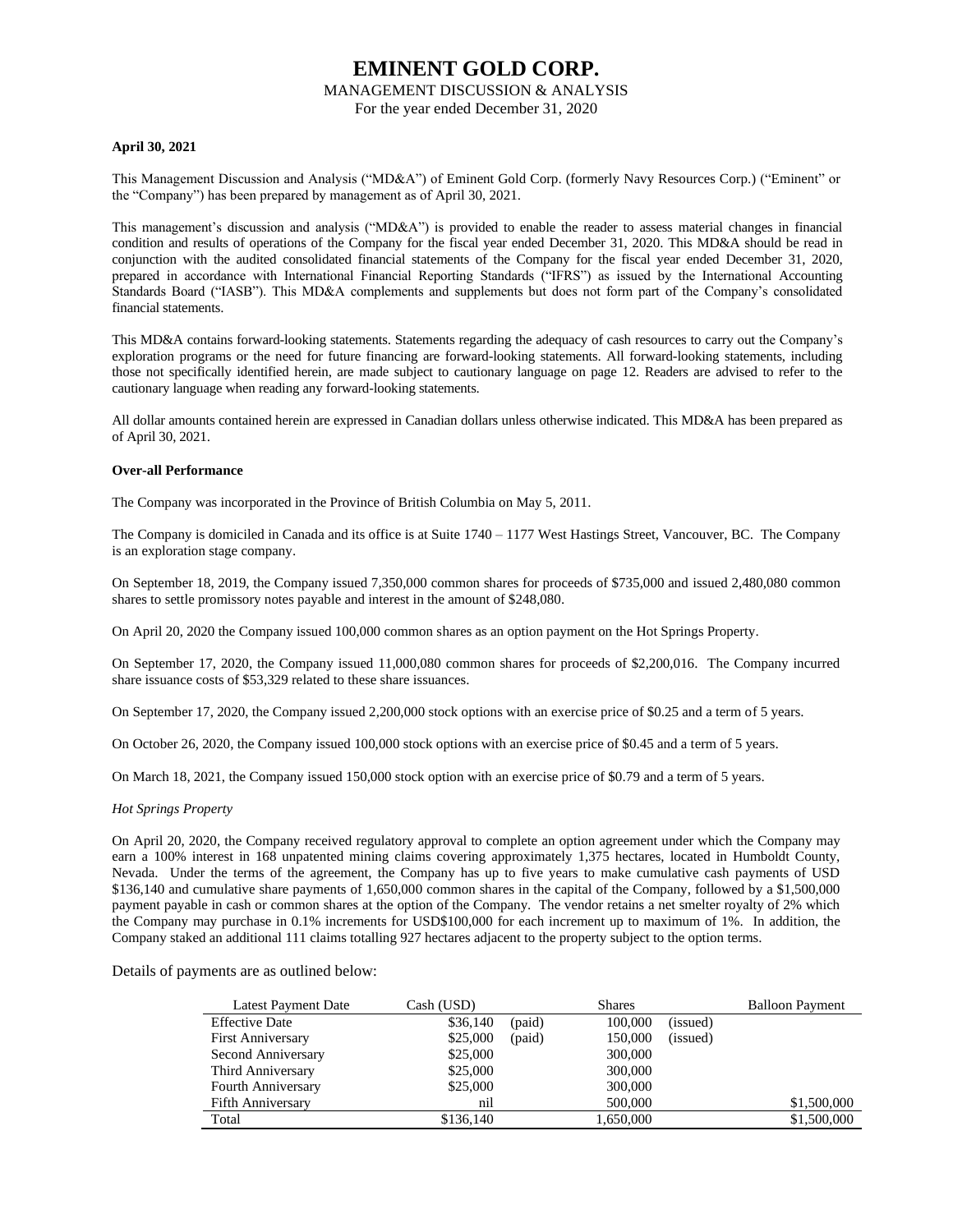### **EMINENT GOLD CORP.** MANAGEMENT DISCUSSION & ANALYSIS

For the year ended December 31, 2020

#### *Weepah*

On December 14, 2020 the Company entered into an option agreement to acquire a 100% interest in the Weepah claims in Esmeralda County, Nevada, USA. In order to acquire the option, the Company is required to pay payments of US \$1,000,000, and issue 500,000 common shares. The Company issued to a finder 5,000 common shares with a fair value of \$3,150 and will pay US\$5,000 in cash. The optionor maintain a 3% net smelter royalty. The Company may make cumulative payments of US\$2,500,000 to reduce the royalties payable on the entirety of the property to 2%.

A summary of payments is outlined below:

|                             | Cash        |        | <b>Shares</b> |          |
|-----------------------------|-------------|--------|---------------|----------|
| <b>Latest Payment Date</b>  | (USD)       |        |               |          |
| <b>Effective Date</b>       | \$50,000    | (paid) |               |          |
| 5 days of exchange approval |             |        | 50,000        | (issued) |
| <b>First Anniversary</b>    | \$100,000   |        | 100,000       |          |
| Second Anniversary          | \$200,000   |        | 150,000       |          |
| Third Anniversary           | \$250,000   |        | 200,000       |          |
| Fourth Anniversary          | \$400,000   |        |               |          |
| Total                       | \$1,000,000 |        | 500,000       |          |

On October 20, 2020, the Company paid one optionor US\$12,540 for the claims and paid US\$10,000 for the royalty. The Company is required to pay annual royalty of US\$25,000 for both optionors thereafter.

#### *Spanish Moon District*

On January 27, 2021, the Company entered into an option agreements to acquire 100% of the Spanish Moon Property and 87.5% of the Barcelona Property, collectively known as the Spanish Moon District, by making cumulative cash payments of USD\$1,395,000 and issuing 1,250,000 common shares. There optionors maintain a Net Smelter Royalty (NSR) of 3% on the Property. The Company may make cumulative payments of US\$1.0 million to reduce the royalties payable on the entirety of the Property to 2%. The Company is responsible for Property holding costs during the duration of the option agreement.

A summary of payments on the Spanish Moon property is outlined below:

|                             | Cash      |        |               |          |
|-----------------------------|-----------|--------|---------------|----------|
| <b>Latest Payment Date</b>  | (USD)     |        | <b>Shares</b> |          |
| <b>Effective Date</b>       | \$50,000  | (paid) |               |          |
| 5 days of exchange approval |           |        | 150,000       | (issued) |
| First Anniversary           | \$75,000  |        | 150,000       |          |
| Second Anniversary          | \$125,000 |        | 200,000       |          |
| Third Anniversary           | \$250,000 |        | 250,000       |          |
| <b>Fourth Anniversary</b>   | \$250,000 |        |               |          |
| Total                       | \$750,000 |        | 750,000       |          |

A summary of payments on the Barcelona property is outlined below:

|                             | Cash      |        |               |          |
|-----------------------------|-----------|--------|---------------|----------|
| Latest Payment Date         | (USD)     |        | <b>Shares</b> |          |
| <b>Effective Date</b>       | \$20,000  | (paid) |               |          |
| 5 days of exchange approval |           |        | 50,000        | (issued) |
| <b>First Anniversary</b>    | \$25,000  |        | 50,000        |          |
| Second Anniversary          | \$25,000  |        | 100,000       |          |
| Third Anniversary           | \$25,000  |        | 100,000       |          |
| Fourth Anniversary          | \$25,000  |        | 200,000       |          |
| Firth Anniversary           | \$525,000 |        |               |          |
| Total                       | \$645,000 |        | 500,000       |          |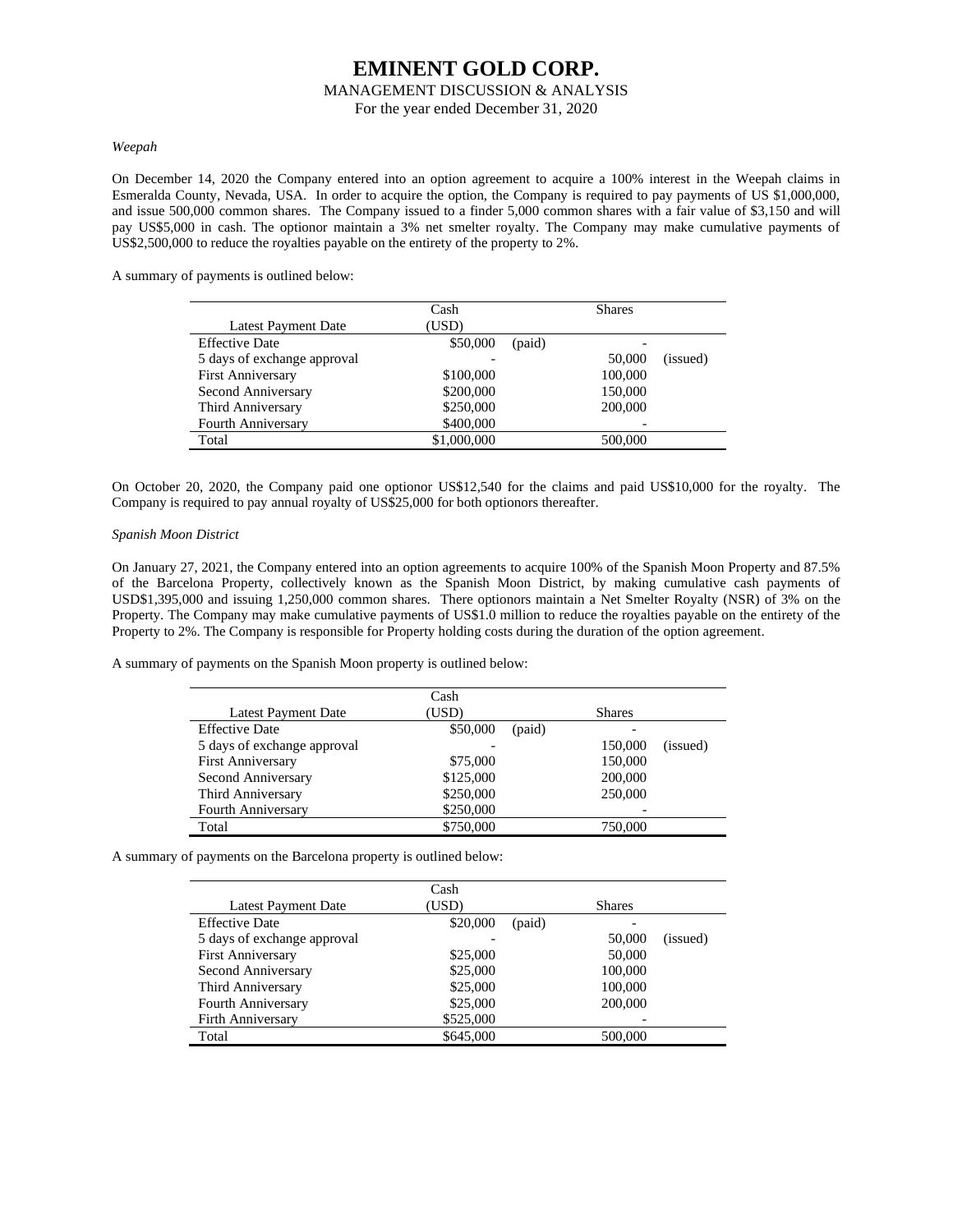### MANAGEMENT DISCUSSION & ANALYSIS

For the year ended December 31, 2020

Costs incurred with respect to the properties are summarized below:

|                                   | <b>Hot Springs</b> | Weepah        | <b>Spanish Moon</b> | <b>Total</b>  |
|-----------------------------------|--------------------|---------------|---------------------|---------------|
| <b>Acquisition Costs</b>          |                    |               |                     |               |
| Balance, December 31, 2019        | \$                 | \$            | \$                  | \$            |
| <b>Additions</b>                  | 157,908            | 127,410       | 49,139              | 334,457       |
| Balance, December 31, 2020        | 157,908            | 127,410       | 49,139              | 334,457       |
|                                   |                    |               |                     |               |
| <b>Deferred Exploration Costs</b> |                    |               |                     |               |
| Balance, December 31, 2019        |                    |               |                     |               |
| Consulting                        | 167,213            | 6,255         |                     | 173,468       |
| Claim maintenance                 | 76,022             |               |                     | 76,022        |
| Rock Sampling                     | 77,789             |               |                     | 77,789        |
| Assays                            | 106,462            |               |                     | 106,462       |
| Other                             | 15,369             |               |                     | 15,369        |
| Balance, December 31, 2020        | 442,855            | 6,255         |                     | 449.110       |
|                                   |                    |               |                     |               |
| <b>Total</b>                      |                    |               |                     |               |
| Balance, December 31, 2019        | \$                 | \$            |                     | \$            |
| Balance, December 31, 2020        | \$<br>600,763      | \$<br>133,665 | 49,139              | \$<br>783,567 |

### **Selected Annual Information**

|                                       | Year Ended<br>December 31. |                          | Year Ended<br>December 31. |            | Year Ended<br>December 31. |
|---------------------------------------|----------------------------|--------------------------|----------------------------|------------|----------------------------|
|                                       |                            | 2020                     |                            | 2019       | 2018                       |
| Selected operations data              |                            |                          |                            |            |                            |
| Loss for the year                     | \$                         | 1,272,588                | \$                         | 82,008     | \$<br>113,589              |
| Weighted number of shares outstanding |                            | 28,296,412               |                            | 18,001,105 | 15,200,000                 |
| Loss per share                        |                            | 0.04                     |                            | 0.00       | 0.01                       |
| Selected balance sheet data           |                            |                          |                            |            |                            |
| Net working capital (deficiency)      | \$                         | 1,496,896                | \$                         | 676,048    | \$<br>(218, 155)           |
| Total assets                          | \$                         | 2,414,087                | \$                         | 699.840    | \$<br>1,921                |
| Total long-term liabilities           | \$                         | $\overline{\phantom{0}}$ | \$                         |            | \$                         |
| Net shareholders' equity (deficiency) | \$                         | (2,715,420)              | \$                         | 676,048    | \$<br>(218, 155)           |

#### **Results of Operations**

For the years ended December 31, 2020 and 2019, the Company reported net losses of \$82,008 and \$113,589, respectively.

The net loss before income taxes during the years ended December 31, 2020 and 2019 are summarized below.

|                                | 2020           | 2019         |
|--------------------------------|----------------|--------------|
| General and administrative     | 32,515<br>\$   | \$<br>26,292 |
| Interest expense               |                | 6,260        |
| Professional fees              | 81,887         | 21,173       |
| Consulting fees                | 310,408        | 15,000       |
| Transfer agent and filing fees | 30,444         | 13,283       |
| Stock based compensation       | 680,666        |              |
| Property investigation         | 136,668        |              |
| Net loss before income taxes   | 1,272,588<br>S | \$<br>82,008 |

Interest expense decreased as a result of the Company retiring promissory notes in 2019 and, as such, not incurring interest charges in the current year.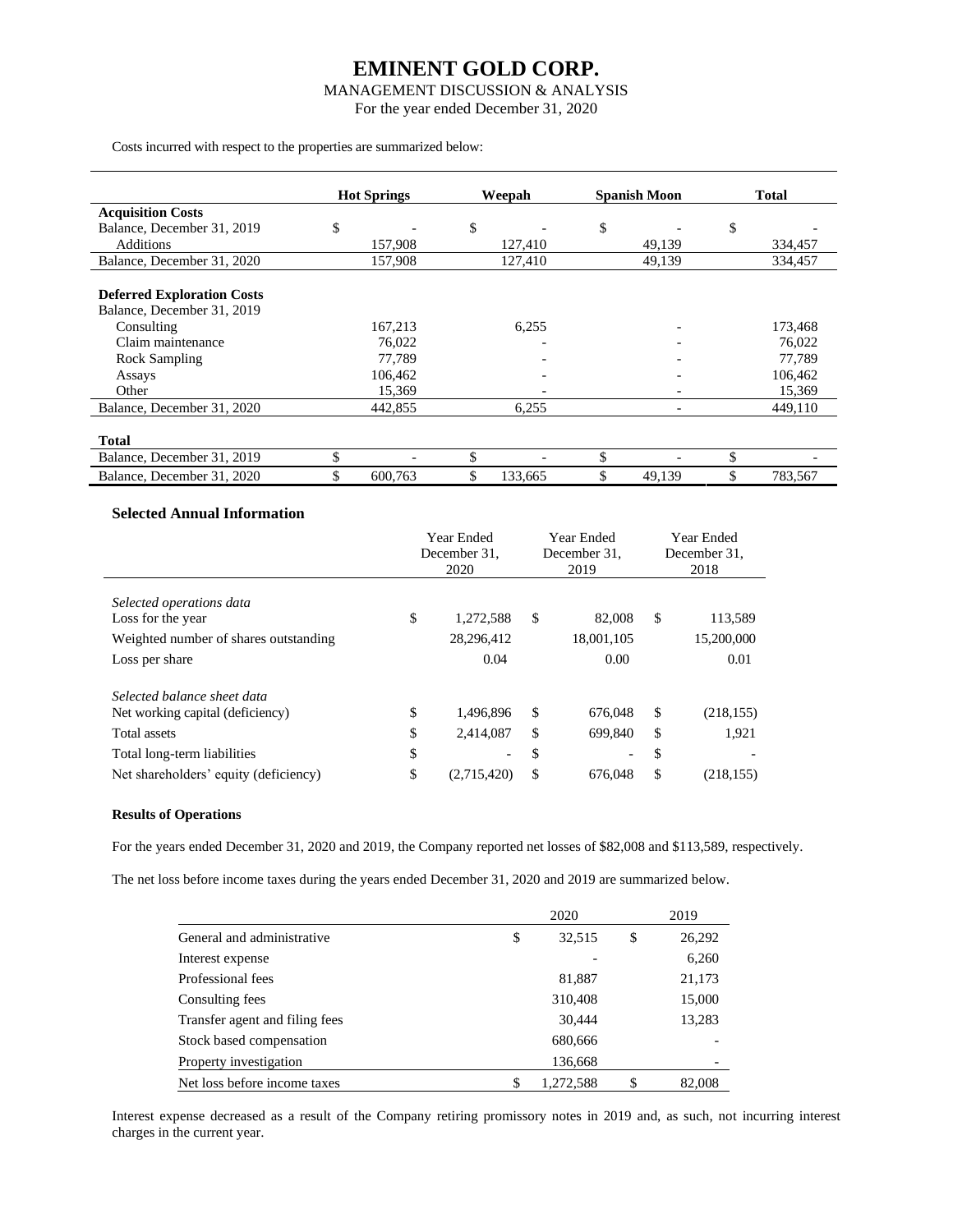#### MANAGEMENT DISCUSSION & ANALYSIS

For the year ended December 31, 2020

Professional fees increased by \$60,714 as a result of the Company's increased activity related to graduating from the NEX exchange to the TSX Venture Exchange, acquisition of the options on the Hot Springs Range Property and the Weepah property.

Consulting fees increased by \$295,408 as the Company incurred considerable consulting fees in the year-ended December 31, 2020 related to the acquisition of the options on the Hot Springs Range property and Weepah property, consulting fees incurred by the executive team and various fees related to evaluation of properties.

Transfer agent and filing fees increased by \$17,161 as a result of fees incurred with the acquisition of the option on the Hot Springs Range property and Weepah property along with fees incurred in relation to the graduation from the NEX exchange to the TSX Venture Exchange.

Stock based compensation varies based upon option grants and terms of such grants. The Company's first grant of stock options occurred in 2020.

Property investigation increased as a result of the Company actively evaluating additional properties to incorporate into the Company's portfolio.

#### **Summary of Quarterly Results**

|                                  | O4<br>2020  | Ο3<br>2020  | O <sub>2</sub><br>2020 | O1<br>2020 | Ο4<br>2019 | O <sub>3</sub><br>2019 | Q <sub>2</sub><br>2019 | O1<br>2019 |
|----------------------------------|-------------|-------------|------------------------|------------|------------|------------------------|------------------------|------------|
| Net Income (Loss) for the period | \$(152,040) | \$(947,138) | \$(125,741)            | \$(47,669) | \$(25,829) | \$(19,033)             | \$(20.397)             | \$(16,749) |
| Income (Loss) per share          | (0.00)      | (0.04)      | (0.00)                 | (0.00)     | (0.00)     | (0.00)                 | (0.00)                 | (0.00)     |

During fiscal 2019, the Companies quarterly results were consistent as the Company did not have a property and thus operating expenditures were focused on consulting fees, professional fees, transfer agent and filing fees and interest charges.

Fiscal 2020's quarterly results have remained consistent from quarter to quarter as the Company continues to increase activity related to financing and investing activities. 2020 Q3 was significantly increased compared to the other periods as a result of stock options issued during the quarter.

#### **Liquidity and Capital Resources**

The Company reported a working capital of \$1,496,896 at December 31, 2020 compared to working capital deficiency of \$676,048 as at December 31, 2019. As at December 31, 2020, the Company had net cash on hand of \$1,564,945 (2019 - \$697,769).

Current assets excluding cash at December 31, 2020 consisted of receivables of \$22,265 which consists of GST receivable (2019 - \$2,071) and prepaid expenses of \$43,310 (2019 - \$Nil).

Current liabilities as at December 31, 2020 consist of accounts payable of \$133,624 (2019 - \$23,792).

There can be no assurance that the Company will have sufficient financing to meet its future capital requirements or that additional financing will be available on terms acceptable to the Company in the future.

On November 22, 2016, the Company entered into an agreement for a promissory note in the amount of \$50,000 which was received on November 23, 2016. The promissory note is unsecured and accrues interest at 5% per annum on the unpaid principal balance. The note is payable on or before November 22, 2017. On November 22, 2017, the loan was extended to November 22, 2018. On November 22, 2018, the loan was extended to November 22, 2019. On September 18, 2019, this promissory note and accrued interest related to it was settled for common shares.

On September 5, 2017, the Company entered into an agreement for a promissory note in the amount of \$50,000 which was received on September 5, 2017. The promissory note is unsecured and accrues interest at 5% per annum on the unpaid principal balance. On September 5, 2018, the loan was extended to September 5, 2019. On September 18, 2019, this promissory note and accrued interest related to it was settled for common shares.

On August 27, 2018, the Company entered into an agreement for a promissory note in the amount of \$15,000 which was received on August 27, 2018. The promissory note is unsecured and accrues interest at 5% per annum on the unpaid principal balance. On September 18, 2019, this promissory note and accrued interest related to it was settled for common shares.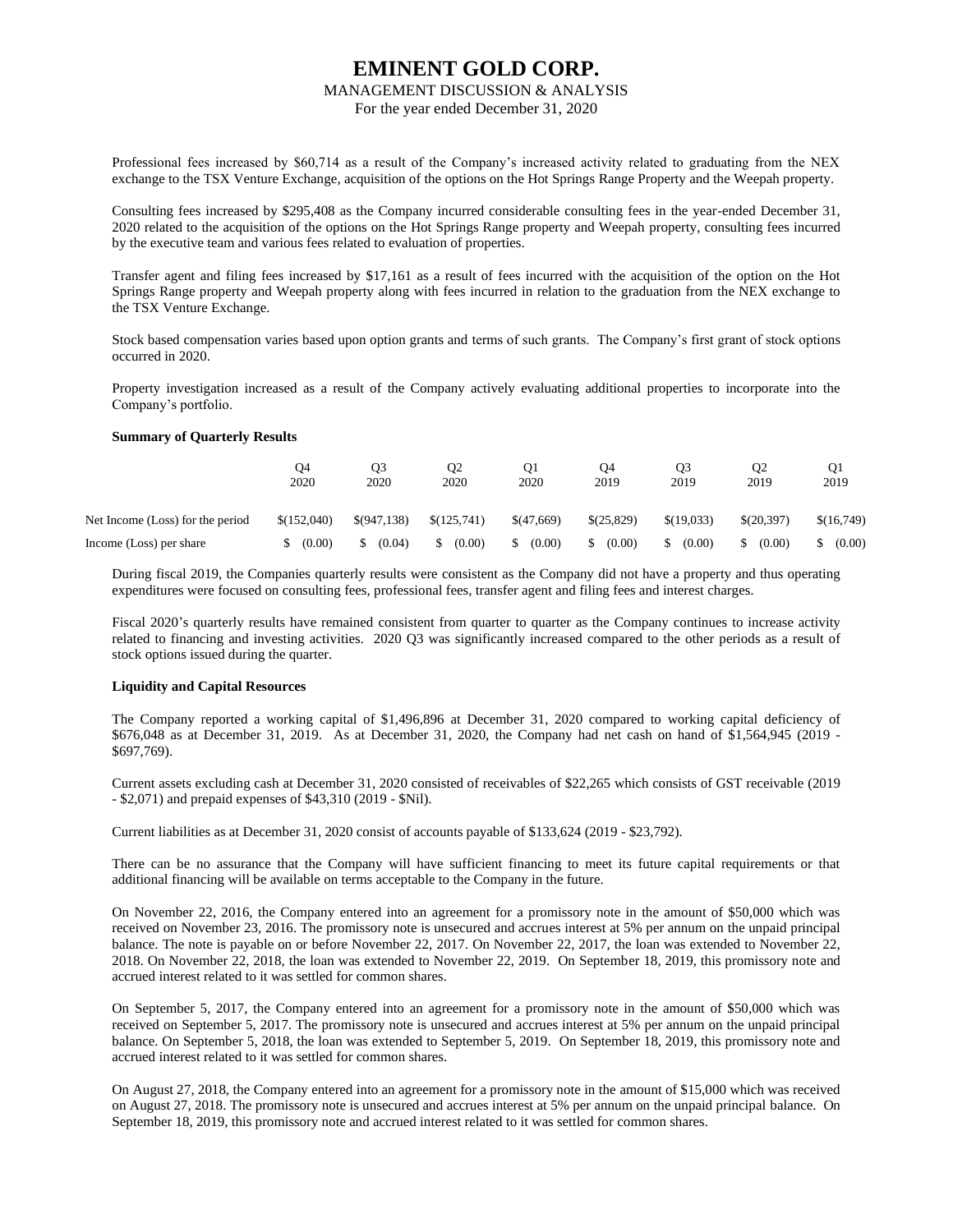#### MANAGEMENT DISCUSSION & ANALYSIS

For the year ended December 31, 2020

On January 11, 2019, the Company entered into an agreement for a promissory note in the amount of \$93,000 which was received on January 11, 2019. The promissory note is unsecured and accrues interest at 5% per annum on the unpaid principal balance. On September 18, 2019, this promissory note and accrued interest related to it was settled for common shares.

On May 15, 2019, the Company entered into an agreement for a promissory note in the amount of \$25,000 which was received on May 15, 2019. The promissory note is unsecured and accrues interest at 5% per annum on the unpaid principal balance. On September 18, 2019, this promissory note and accrued interest related to it was settled for common shares.

During the year ended December 31, 2019, the Company completed a shares-for-debt transaction whereby it settled all the promissory notes inclusive of accrued interest of \$248,080 through the issuance of 2,480,800 common shares.

#### **Off-Balance Sheet Arrangements**

The Company does not utilize off-balance sheet arrangements.

#### **Transactions with Related Parties**

During the year end December 31, 2020, the Company paid 1950 Consulting Services Ltd., a Company controlled by an officer and director \$75,000 (2019 - \$15,000) for consulting services and paid NW Capital Corp. a Company controlled by an officer and director, \$5,250 (2019 - \$24,000) for rent.

During the year end December 31, 2020, the Company paid PBJR Consulting Inc., a Company controlled by an officer and director, \$215,000 (2019 - \$Nil) for consulting services.

Included in stock based compensation is \$349,913 (2019 - \$Nil) related to stock options granted to officers and directors.

Included in accounts payable is \$30,866 (2019 - \$14,825) owing to a director and an officer of the Company.

#### **Fourth Quarter**

During the fourth quarter, the Company incurred expenses as outlined below:

|                                | 2020         |    | 2019    |
|--------------------------------|--------------|----|---------|
| General and administrative     | \$<br>24.751 | S  | 4,628   |
| Professional fees              | 53,041       |    | 14,322  |
| Consulting fees                | 79,308       |    | 10,500  |
| Transfer agent and filing fees | 18,578       |    | (3,621) |
| Stock based compensation       | (106, 834)   |    |         |
| Property investigation         | 83,196       |    |         |
| Net loss before income taxes   | 152,040      | \$ | 25,829  |

#### **Critical Judgments in Applying Accounting Policies and Key Sources of Estimation Uncertainty**

The critical judgements and estimates that management has made in the process of applying the Company's accounting policies and that have the most significant effect on the amounts recognized in the audited consolidated financial statements for the year ended December 31, 2020 are consistent with those applied in the preparation of and as disclosed in Note 4 to the Company's audited consolidated financial statements for the year ended December 31, 2020 and include the following:

#### Critical judgments

The critical judgments, apart from those involving estimations, that management has made in the process of applying the Company's accounting policies and that have the most significant effect on the amounts recognized in the consolidated financial statements are as follows: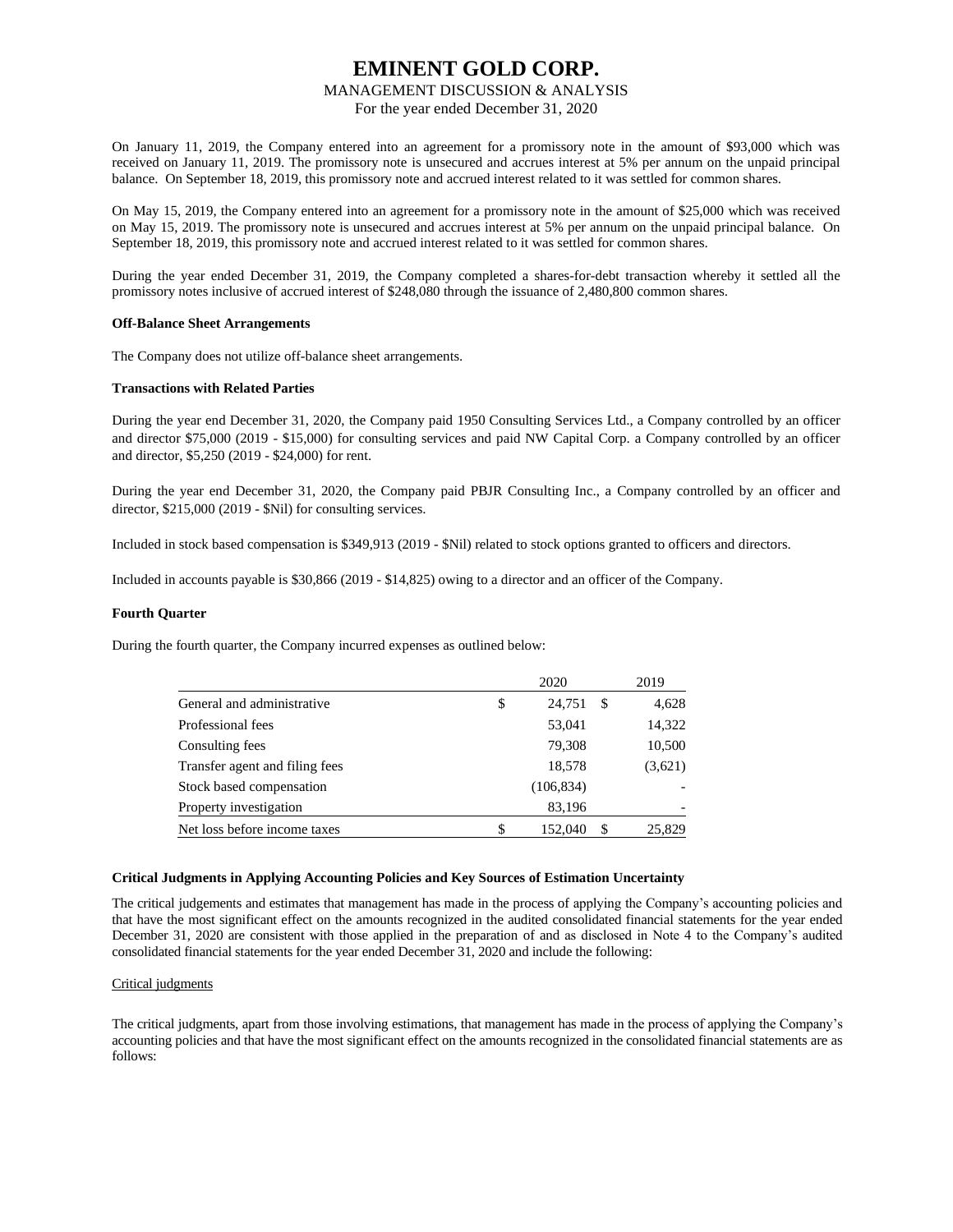#### MANAGEMENT DISCUSSION & ANALYSIS

For the year ended December 31, 2020

#### *Going concern*

The assessment of the Company's ability to continue as a going concern and to raise sufficient funds to pay for its ongoing operating expenditures and meet its liabilities for the ensuing year involves significant judgment based on historical experience and other factors, including expectation of future events that are believed to be reasonable under the circumstances.

#### *Impairment of long-lived assets*

The carrying value and the recoverability of long-lived assets, including exploration and evaluation assets, are evaluated at each reporting date. Management assesses for indicators of impairment, which includes assessing whether facts or circumstances exist that suggest the carrying amount exceeds the recoverable amount.

#### Key sources of estimation uncertainty

The key assumptions management has made about the future and other major sources of estimation uncertainty at the date of the statement of financial position that have significant risk of resulting in a material adjustment to the carrying amounts of assets and liabilities within the next financial year are as follows:

#### *Income Taxes*

The Company recognizes deferred tax assets for deductible temporary differences, unused tax losses and other income tax deductions only to the extent that it is probable that taxable profit will be available against which the deductible temporary differences, unused tax losses and other income tax deductions can be utilized. In assessing the probability of realizing the income tax benefits of deductible temporary differences, unused tax losses and other income tax deductions, management makes estimates related to expectations of future taxable income, applicable tax planning opportunities, expected timing of reversals of existing temporary differences and the likelihood that tax positions taken will be sustained upon examination by applicable tax authorities. The likelihood that tax positions taken will be sustained upon examination by applicable tax authorities is assessed based on individual facts and circumstances of the relevant tax position evaluated in light of all available evidence.

As at December 31, 2020 and 2019, the Company has not recognized any deferred tax assets for deductible temporary differences. Changes in any of the above-mentioned estimates can materially affect the amount of income tax assets recognized. In addition, where applicable tax laws and regulations are either unclear or subject to varying interpretations, changes in these estimates can occur that materially affect the amounts of income tax assets recognized. The Company reassesses unrecognized income tax assets at the end of each reporting period.

#### *Valuation of stock-based compensation*

The Company uses the Black-Scholes option pricing model for valuation of stock-based compensation. Option pricing models require the input of subjective assumptions including expected price volatility, interest rate and forfeiture rate. Changes in the input assumptions can materially affect the fair value estimate and the Company's earnings and equity reserves.

#### **Proposed Transactions**

At the time of this report, the Company is not contemplating any proposed transactions.

#### **Critical Accounting Estimates**

Not applicable to Venture Issuers.

#### **Changes in Accounting Policies including Initial Adoption**

There were no changes in accounting policies during the year. Refer to Note 2 of the financial statements for the Company's significant accounting policies and future changes to accounting standards.

Exploration-stage mineral exploration companies face a variety of risks and, while unable to eliminate all of them, Eminent aims at managing and reducing such risks as much as possible. Few exploration projects successfully achieve development stage, due to factors that cannot be predicted or anticipated, and even one such factor may result in the economic viability of a project being detrimentally impacted such that it is neither feasible nor practical to proceed. Eminent closely monitors its activities and those factors that could impact them, and employs experienced consultants to assist in its risk management and to make timely adequate decisions. Environmental laws and regulations could also impact the viability of a project. Eminent has ensured that it has complied with these regulations, but there can be changes in legislation outside Eminent's control that could also add a risk factor to a project.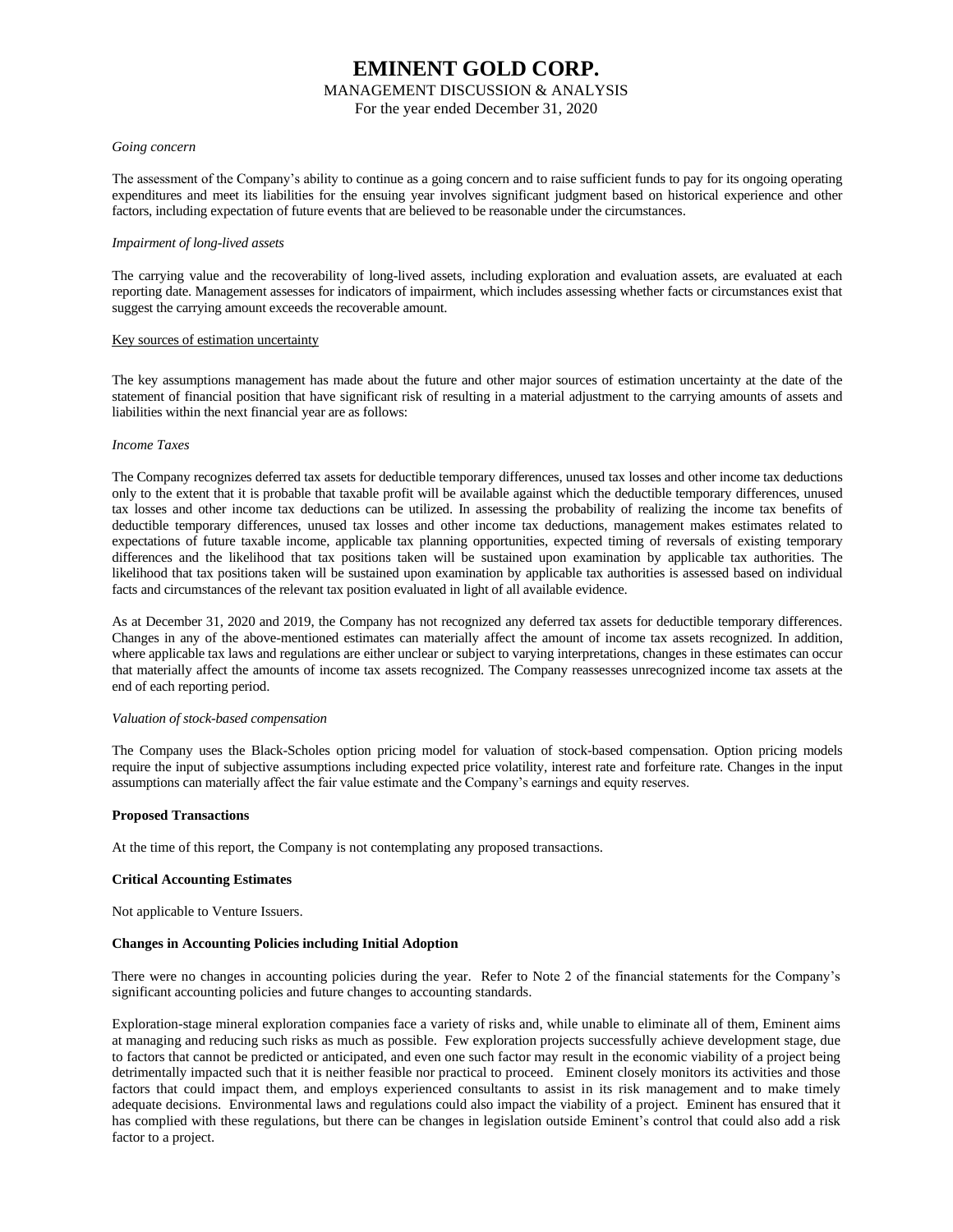#### MANAGEMENT DISCUSSION & ANALYSIS

For the year ended December 31, 2020

#### **Financial Instruments and Other Instruments**

The carrying amounts of cash, receivables, and accounts payable approximate fair value because of the short-term maturity of these items.

#### **Other Requirements**

Summary of Outstanding Share Data as at April 30, 2021:

Authorized: Unlimited number of common shares without par value.

Issued and outstanding: 36,535,880 common shares.

#### Options and Warrants

Stock options:

| <b>Expiry date</b> | <b>Options</b><br>outstanding |    | <b>Exercise price</b> |
|--------------------|-------------------------------|----|-----------------------|
| September 17, 2025 | 2,200,000                     | -S | 0.25                  |
| October 26, 2025   | 100,000                       | -S | 0.45                  |
| March 18, 2026     | 150,000                       |    | 0.79                  |

The Company has no warrants outstanding.

#### **Outlook**

The Company may require additional funding for its corporate and overhead expenses in the immediate future, as any increase in corporate activity or material acquisition will require additional financing. Many factors influence the Company's ability to raise funds, including the health of the capital market and the Company's track record. There is no guarantee that the Company will be able to secure additional financings in the future at terms that are favourable, or at all.

#### **Risks and Uncertainties**

The Company's business remains mineral property acquisition, exploration and development business and as a result it may be exposed to a number of operational, financial, regulatory and other risks and uncertainties that are typical in the natural resource industry and common to other companies in the exploration and development stage. These risks may not be the only risks faced by the Company. Additional risks and uncertainties not presently known by the Company or which are presently considered immaterial could adversely impact the Company's business, results of operations, and financial performance in future periods.

#### *COVID-19 Pandemic*

The Company's business, operations, and financial condition, and the market price of the common shares could be materially and adversely affected by the outbreak of epidemics or pandemics or other health crises, including the recent outbreak of COVID-19. To date, there have been a large number of temporary business closures, quarantines, and a general reduction in consumer activity in a number of countries. The outbreak has caused companies and various international jurisdictions to impose travel, gathering and other public health restrictions. While these effects are expected to be temporary, the duration of the various disruptions to businesses locally and internationally and the related financial impact cannot be reasonably estimated at this time. Similarly, the Company cannot estimate whether or to what extent this outbreak and the potential financial impact may extend to countries outside of those currently impacted. Such public health crises can result in volatility and disruptions in the supply and demand for precious and base metals, global supply chains and financial markets, as well as declining trade and market sentiment and reduced mobility of people, all of which could affect commodity prices, interest rates, credit ratings, credit risk, share prices and inflation. The risks to the Company of such public health crises also include risks to employee health and safety, a slowdown or temporary suspension of operations in geographic locations impacted by an outbreak, increased labour and fuel costs, regulatory changes, political or economic instabilities or civil unrest. At this point, the extent to which COVID-19 will or may impact the Company is uncertain and these factors are beyond the Company's control; however, it is possible that COVID-19 may have a material adverse effect on the Company's business, results of operations, and financial condition and the market price of the common shares.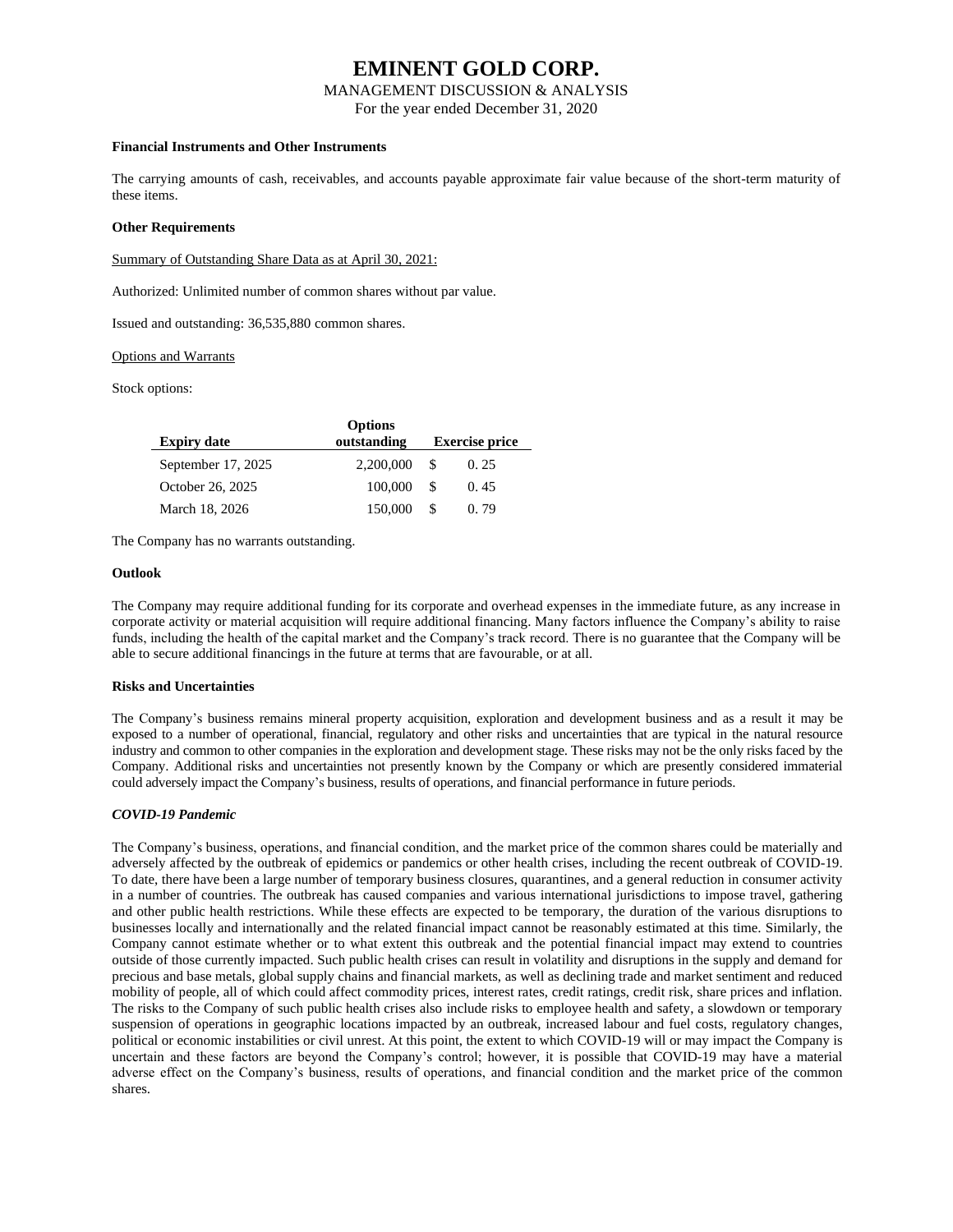MANAGEMENT DISCUSSION & ANALYSIS

For the year ended December 31, 2020

#### *Need for Additional Funding*

Further funding may be required by the Company to continue as a going concern. There is no guarantee that the Company will be able to raise sufficient funds. In addition, any future financing may be dilutive to existing shareholders of the Company. Many factors influence the Company's ability to raise funds, including the health of the capital markets, the climate for mineral exploration investment and the Company's track record. Actual funding requirements may vary from those planned due to a number of factors, including the acquisition of new projects. Management is continually assessing the Company's cash needs and potential sources of financing but recognizes there may be some difficulty obtaining such financing due to the current market conditions. There is no guarantee that the Company will be able to secure additional financing in the future at terms that are favourable, or at all.

#### *Share Price Fluctuations*

Securities markets have at times in the past experienced a high degree of price and volume volatility, and the market price of securities of many companies, particularly those considered to be exploration stage companies such as the Company, have experienced wide fluctuations in share prices which have not necessarily been related to their operating performance, underlying asset values or prospects. There can be no assurance that these kinds of share price fluctuations will not occur in the future, and if they do occur, how severe the impact may be on the Company's ability to raise additional funds through equity issues.

#### *Exploration stage risks*

Exploration for mineral resources involves a high degree of risk, the cost of conducting programs may be substantial and the likelihood of success is difficult to assess.

Resource exploration and development is a highly speculative business, characterized by a number of significant risks including, but not limited to, unprofitable efforts resulting not only from the failure to discover mineral deposits but also from finding mineral deposits that, though present, are insufficient in quantity and quality to return a profit from production. Few exploration projects successfully achieve development due to factors that cannot be predicted or anticipated, and even one such factor may result in the economic viability of a project being detrimentally impacted such that it is neither feasible nor practical to proceed. The Company closely monitors its activities and those factors that could negatively impact it and employs experienced consultants and key management to assist in its risk management and to make timely decisions regarding future property expenditures.

Other risks associated with projects in the exploration and development stage which could cause delays or prohibit the progress of the overall project include delays in obtaining required government approvals and permits and the inability to obtain suitable or adequate machinery, equipment, road access, power or labour.

#### *No Known Mineral Reserves or Mineral Resources*

There are no known bodies of commercial minerals on the Company's mineral properties. The exploration programs undertaken and proposed constitute an exploratory search for mineral resources and mineral reserves or programs to qualify identified mineralization as mineral reserves. There is no assurance that the Company will be successful in its search for mineral resources and mineral reserves.

#### *Metal price risk*

The Company is exposed to commodity price risk. Declines in the market price of gold, base metals and other minerals may adversely affect the Company's ability to raise capital in order to fund its ongoing operations. Commodity price declines could also reduce the amount the Company would receive on the disposition of any its mineral property interests to a third party.

#### *Operating Hazards and Risks*

The Company's operations are subject to hazards and risks normally associated with the exploration of mineral properties, any of which could cause delays in the progress of the Company's exploration plans, damage to or destruction of property, loss of life and/or environmental damage. Some of these risks include, but are not limited to, unexpected or unusual geological formations; rock bursts, cave-ins, fires, flooding and earthquakes; unanticipated changes in metallurgical characteristics and mineral recovery, unanticipated ground or water conditions, industrial or labour disputes, hazardous weather conditions, cost overruns, land claims and other unforeseen events may occur. A combination of experience, knowledge and careful evaluation may not be able to overcome these risks.

The nature of these risks is such that liabilities might exceed any insurance policy limits, the liabilities and hazards might not be insurable or the Company might not elect to insure itself against such liabilities due to high premium costs or other factors. Such liabilities may have a materially adverse effect on the Company's financial condition and operations and could reduce or eliminate any future profitability and result in increased costs and a decline in the value of the securities of theCompany.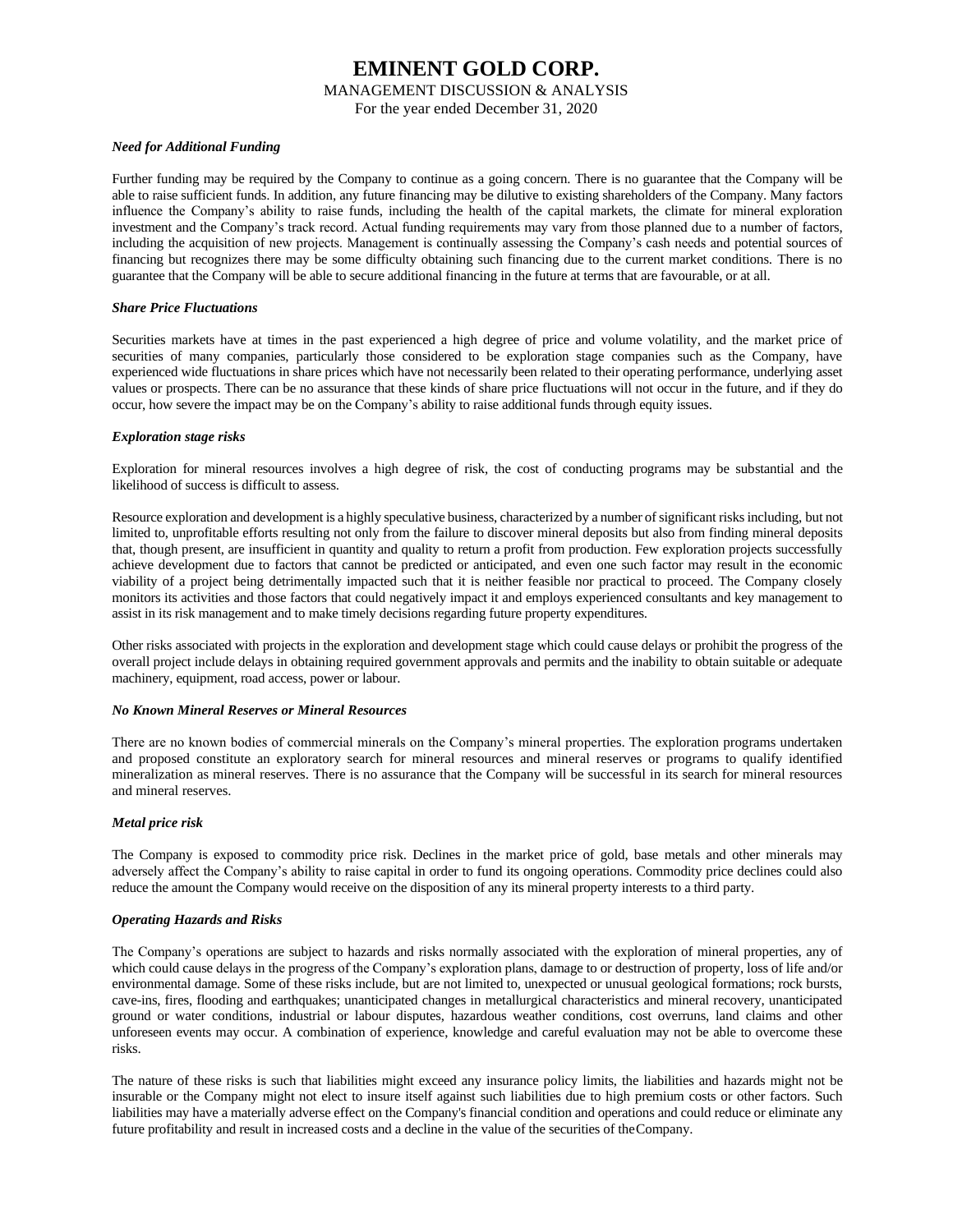MANAGEMENT DISCUSSION & ANALYSIS

For the year ended December 31, 2020

#### *Environmental risk*

The Company seeks to operate within environmental protection standards that meet or exceed existing requirements in the country in which the Company operates. Present or future laws and regulations and third party opposition, however, may affect the Company's operations. Future environmental costs may increase due to changing requirements or costs associated with exploring, developing, operating and closing of mines. Programs may also be delayed or prohibited in certain areas. The costs of complying with changes in governmental regulations can negatively impact the Company's financial performance.

#### *Reliance on key personnel*

The success of the Company's operations and activities is dependent to a significant extent on the efforts and abilities of its senior management team, as well as outside contractors, experts and its partners. The loss of one or more members of senior management, key employees, contractors or partners, if not replaced, could have a material adverse effect on the Company's business, results of operations and financial performance.

#### *Title to Properties*

Although the Company has or will receive title opinions for any material properties in which it has an interest, there is no guarantee that title to such properties will not be challenged or impugned. The Company's properties may be subject to prior unregistered agreements or transfers or indigenous land claims and title may be affected by unidentified or unknown defects. Title insurance is generally not available for mineral properties and the Company's ability to ensure that it has obtained secure claims to individual mineral properties or mining concessions may be constrained. A successful challenge to the Company's title to a property or to the precise area and location of a property could cause delays or stoppages to the Company's exploration activities or loss of the Company's rights to explore, develop and extract any ore on that property without reimbursement to the Company. Any such delays, stoppages or loss of title would likely have a material adverse effect on the Company's business, financial condition and results of operations.

#### *Conflicts of Interest*

The Company's directors and officers may serve as directors or officers, or may be associated with, other reporting companies, or have significant shareholdings in other companies. To the extent that such other companies may participate in business or asset acquisitions, dispositions, or ventures in which the Company may participate, the directors and officers of the Company may have a conflict of interest in negotiating and concluding on terms with respect to the transaction. If a conflict of interest arises, the Company will follow the provisions of the BC *Business Corporations Act* ("BCBCA") dealing with conflict of interest. These provisions state that where a director has such a conflict, that director must, at a meeting of the Company's directors, disclose his or her interest and refrain from voting on the matter unless otherwise permitted by the BCBCA. In accordance with the laws of the Province of British Columbia, the directors and officers of Eminent are required to act honestly, in good faith, and in the best interest of Eminent.

#### *Substantial Expenditures Are Required*

Substantial expenditures are required to establish mineral reserves through drilling and the estimation of mineral reserves or mineral resources in accordance with the CIM Definition Standards. Although significant benefits may be derived from the discovery of a major mineralized deposit, the Company may not discover minerals in sufficient quantities or grades to justify a commercial mining operation and the funds required for development may not be obtained on a timely basis or may not be obtainable on terms acceptable to the Company. Estimates of mineral reserves and mineral resources can also be affected by environmental factors, unforeseen technical difficulties and unusual or unexpected geological formations. In addition, the grades of minerals ultimately mined may differ from those indicated by drilling results. Material changes in mineral reserve or mineral resource estimates, grades, stripping ratios or recovery rates may affect the economic viability of any project.

#### *Inaccurate Estimates*

Unless otherwise indicated, mineralization figures presented by the Company in filings with securities regulatory authorities, press releases and other public statements that may be made from time to time, are based upon estimates made by Company personnel and independent geologists. These estimates are inherently imprecise, as they depend upon geological interpretation and statistical inferences drawn from drilling and sampling analysis, which may prove to be unreliable. As a result, there can be no assurance that mineral resource or other mineralization figures or estimates of costs (including initial capital costs and initial capital intensity) and expenses will be accurate, nor that the resource mineralization could be mined or processed profitably.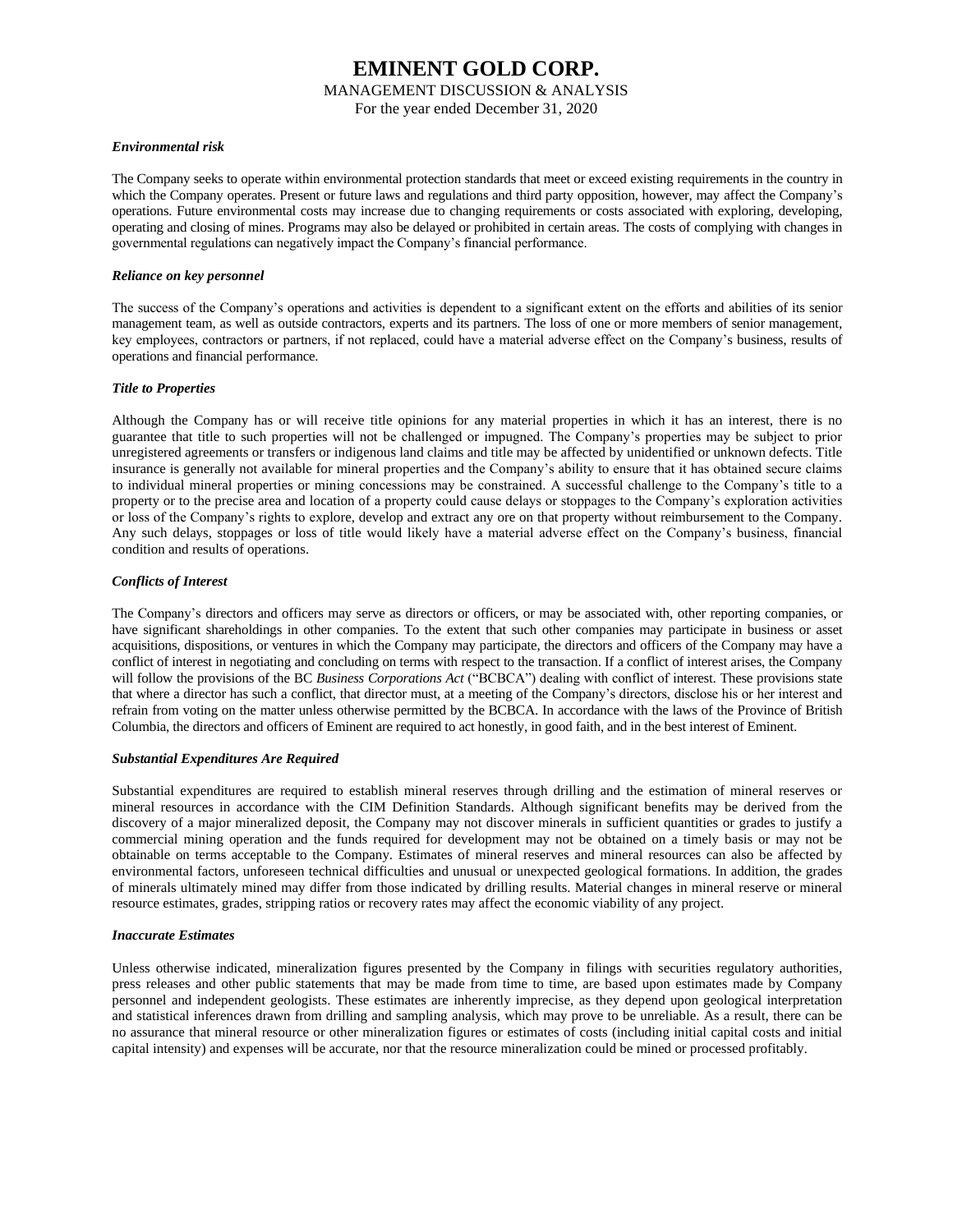MANAGEMENT DISCUSSION & ANALYSIS

For the year ended December 31, 2020

#### *Governmental Regulation*

The Company's assets and activities are subject to extensive Canadian and US federal, provincial, state, territorial and local laws and regulations governing various matters, including, but not limited to: land access, use and ownership; water use; environmental protection; social consultation and investment; management and use of toxic substances and explosives; rights over and management of natural resources, including minerals and water; prospection, exploration, development and construction of mines, production and reclamation; exports and imports; taxation; mining royalties; restrictions on the movement of capital into and out of the United States (which could impact the Company's ability to repatriate funds to Canada); importation of equipment and goods; transportation; hiring practices and labour standards by the Company and contractors, as well as occupational health and safety, including mine safety; reporting requirements related to investment, social and environmental impacts, health and safety, and other matters; processes for preventing, controlling or halting artisanal or illegal mining activities; and historic and cultural preservation.

The costs and efforts associated with compliance with laws and regulations are already substantial and future laws and regulations, changes to existing laws and regulations or more stringent application and enforcement of current laws and regulations by governmental authorities, could cause additional expenses, capital expenditures, delays in the development of the Company's property, and even restrictions on or suspensions of Company operations. Moreover, these laws and regulations may allow governmental authorities and private parties to bring complaints or lawsuits against the Company based upon alleged damage to property and/or injury to persons resulting from the environmental, health and safety impacts of the Company's past and current operations, or possibly even actions or inaction by parties from whom the Company acquired its property, and could lead to the imposition of substantial financial judgments, fines, penalties or other civil or criminal sanctions.

It is challenging to comply strictly with all of the norms that apply to the Company. The Company retains competent and trained staff, professionals, attorneys and consultants in jurisdictions in which it does business; however, there is no certainty that both it and its contractors will continuously be compliant with all applicable laws and regulations. The failure to comply with all applicable norms could lead to financial restatements, fines, penalties and other material negative impacts on the Company.

#### *Competitive Conditions*

The Company will actively compete for resource acquisitions, exploration leases, licenses, concessions, and skilled industry personnel with a substantial number of other mining companies, many of which have significantly greater financial resources than the Company. The Company's competitors will include major integrated mining companies and numerous other independent mining companies and individual producers and operators, some of which may have greater liquidity, greater access to credit and other financial resources, newer or more efficient equipment, lower cost structures, more effective risk management policies and procedures and/or greater ability than the Company to withstand losses. The Company's competitors may be able to respond more quickly to new laws or regulations or emerging technologies or devote greater resources to the expansion of their operations than the Company can. In addition, current and potential competitors may make strategic acquisitions or establish cooperative relationships among themselves or with third parties. Competition could adversely affect the Company's ability to acquire suitable new properties in the future. Competition could also affect the Company's ability to raise financing to fund the exploration and development of its properties or to hire qualified personnel. The Company may not be able to compete successfully against current and future competitors, and any failure to do so could have a material adverse effect on the Company's business, financial condition or results of operations.

#### *Political Regulatory Risks*

Any changes in government policy may result in changes to laws affecting ownership of assets, exploration policies, monetary policies, taxation, rates of exchange, environmental regulations, labour relations and return of capital. This may affect both the Company's ability to undertake exploration and development activities in respect of present and future properties in the manner currently contemplated, as well as its ability to continue to explore, develop and operate those properties in which it has an interest or in respect of which it has obtained exploration and development rights to date. The possibility that future governments may adopt substantially different policies, which might extend to expropriation of assets, cannot be ruled out.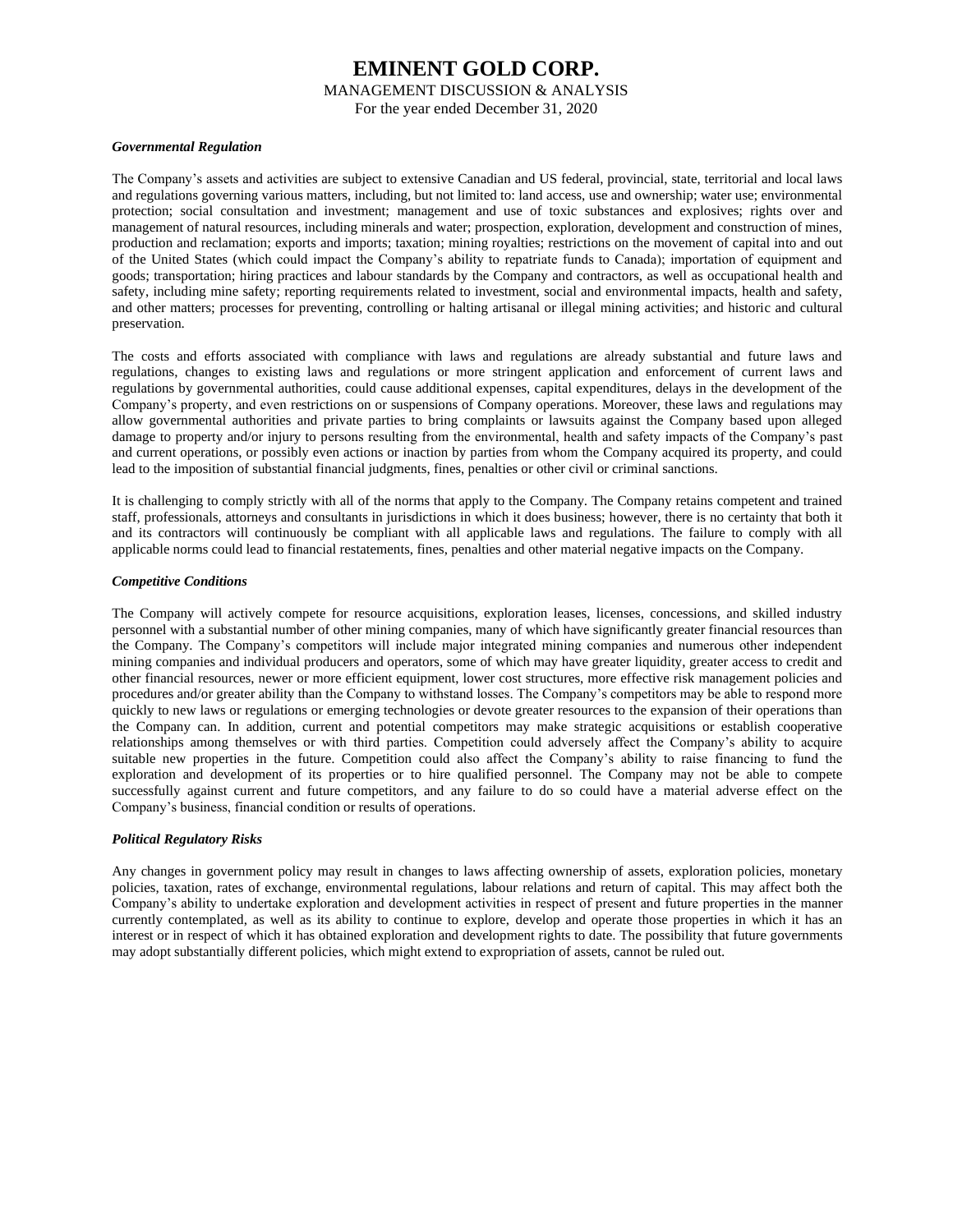MANAGEMENT DISCUSSION & ANALYSIS

For the year ended December 31, 2020

#### *Acquisitions and Joint Ventures*

The Company will evaluate from time to time opportunities to acquire or enter into joint ventures in respect of mining assets and businesses. These acquisitions and joint ventures may be significant in size, may involve granting rights to third parties, may change the scale of the Company's business and may expose it to new geographic, political, operating, financial and geological risks. The Company's success in its acquisition and joint venture activities will depend on its ability to successfully negotiate arrangements, identify suitable acquisition and joint venture candidates and partners, acquire or enter into a joint venture with them on acceptable terms and integrate their operations successfully with those of the Company.

Any acquisitions or joint ventures would be accompanied by risks, such as the difficulty of assimilating the operations and personnel of any acquired companies; the potential disruption of the Company's ongoing business; the inability of management to maximize the financial and strategic position of the Company through the successful incorporation of acquired assets and businesses or joint ventures; additional expenses associated with amortization of acquired intangible assets; the maintenance of uniform standards, controls, procedures and policies; the impairment of relationships with employees, customers and contractors as a result of any integration of new management personnel; dilution of the Company's present shareholders or of its interests in its subsidiaries or assets as a result of the issuance of shares to pay for acquisitions or the decision to grant earning or other interests to a joint venture partner; and the potential unknown liabilities associated with acquired assets and businesses. There can be no assurance that the Company would be successful in overcoming these risks or any other problems encountered in connection with such acquisitions or joint ventures. There may be no right for shareholders to evaluate the merits or risks of any future acquisition or joint venture undertaken except as required by applicable laws and regulations.

#### *Infrastructure*

Exploration, development and processing activities depend on adequate infrastructure. Reliable roads, bridges, power sources and water supply are important elements of infrastructure, which affect access, capital and operating costs. The lack of availability on acceptable terms or the delay in the availability of any one or more of these items could prevent or delay the exploration or development of the Company's mineral properties. If adequate infrastructure is not available in a timely manner, there can be no assurance that the exploration or development of the Company's mineral properties will be commenced or completed on a timely basis, if at all. Furthermore, unusual or infrequent weather phenomena, sabotage, government or other interference in the maintenance or provision of necessary infrastructure could adversely affect our operations. Failure to adequately meet these infrastructure requirements or changes in the cost of such requirements could affect the Company's ability to carry out exploration and future development operations and could have a material adverse effect on the Company's business, financial condition, results of operations, cash flows or prospects.

#### *Fluctuations in Foreign Currency Exchange Rates*

The Company reports its financial results and maintains its accounts in Canadian dollars. The Company's operations in the United States make it subject to foreign currency fluctuations and such fluctuations may materially affect the Company's financial position and results. The Company has not hedged its exposure to currency fluctuations.

#### *Claims and Legal Proceedings*

The Company and/or its directors and officers may be subject to a variety of civil or other legal proceedings, with or without merit. From time to time in the ordinary course of its business, the Company may become involved in various legal proceedings, including commercial, employment and other litigation and claims, as well as governmental and other regulatory investigations and proceedings. Such matters can be time-consuming, divert management's attention and resources and cause the Company to incur significant expenses. Furthermore, because litigation is inherently unpredictable, the results of any such actions may have a material adverse effect on the Company's business, operating results or financial condition.

#### *Going Concern Risk*

The Financial Statements have been prepared on a going concern basis under which an entity is considered to be able to realize its assets and satisfy its liabilities in the ordinary course of business. The assessment of the Company's ability to continue as a going concern and to raise sufficient funds to pay for its ongoing operating expenditures and meet its liabilities for the ensuing year involves significant judgment based on historical experience and other factors, including expectation of future events that are believed to be reasonable under the circumstances. The Company's future operations are dependent upon the identification and successful completion of equity or debt financings and the achievement of profitable operations at an indeterminate time in the future. There can be no assurances that the Company will be successful in completing equity or debt financings or in achieving profitability.